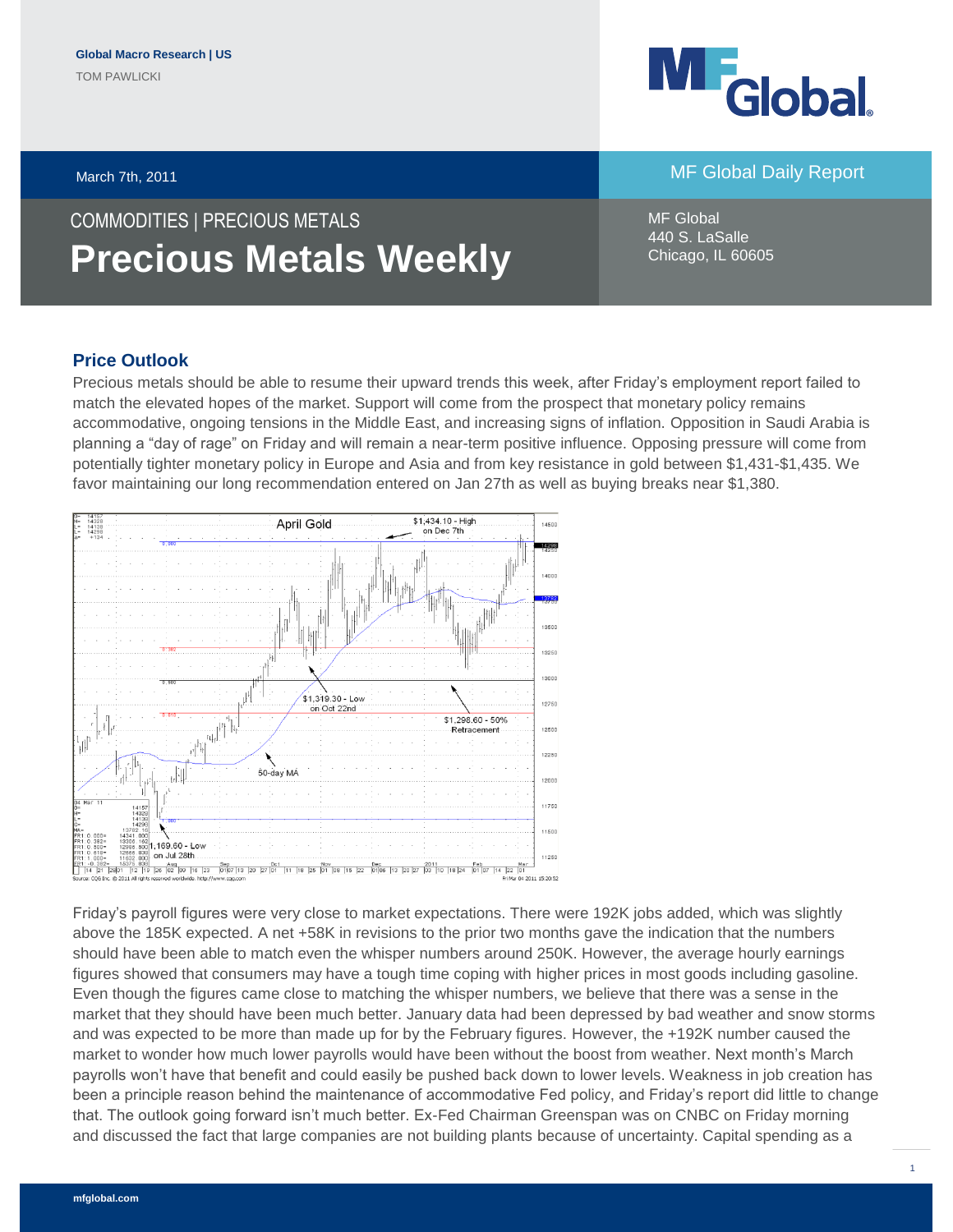

portion of cash flow is still very low. He also said that there are unexpected consequences of the Dodd/Frank bill that are creating high degrees of uncertainty.

The downside of the market will be bolstered by the potential for tighter monetary policy. Economic data from the Eurozone last week showed CPI at 2.4% and reaching a 28-month high. The PPI was reported at 6.1% and compared to 5.3% previously. Other data showed that the unemployment rate fell while the PMI increased. Although the ECB left rates unchanged at Thursday's meeting, President Trichet highlighted the risks to economic growth caused by inflation. He said that rate policy was currently accommodative, but he withdrew the word "appropriate" from his remarks. ECB watchers suspected that he was laying the groundwork for a rate hike as soon as in April. Such a move is possible, as indicated on Friday by ex-Fed Gov Larry Meyer. He said that the ECB acts differently from the FOMC, in that they respond to headline inflation rather than core, and that they act on short-term data rather than intermediate-term as the Fed does. ECB members Wellink and Bini Smaghi both hinted at a rate hike on Friday by saying that inflation has been underestimated, and that inflationary pressure may require a rate hike. Given the likelihood that prices in February show further increases due to higher oil prices, the gold market could remain on edge for signs of tighter monetary policy from the ECB.

**TRADE:** Long GCJ1 at \$1,330, target \$1,500, risk \$1,360 (entered on Jan 27th) Buy: GCJ1 at \$1,380, target \$1,435, risk \$1,360

| <b>Commitment of Traders Feb 22nd-Mar 1st</b>    |                     |           |              |  |  |
|--------------------------------------------------|---------------------|-----------|--------------|--|--|
| Net non-commercial (large funds) (Legacy Report) |                     |           |              |  |  |
|                                                  | <b>Net Position</b> | Change    | Price Change |  |  |
| Gold                                             | 197,253             | $+16,829$ | $+ $30.70$   |  |  |
| Silver                                           | 37,902              | $-1,321$  | $+ $1.554$   |  |  |
| Platinum                                         | 27,744              | $-645$    | $+ $58.80$   |  |  |
| Palladium                                        | 15,121              | $-372$    | $+$ \$8.65   |  |  |
| Copper                                           | 26,619              | $+3,389$  | $+14.35c$    |  |  |



#### **Upcoming Metals/Dollar Events**

Tue - Japanese Coincident Indicator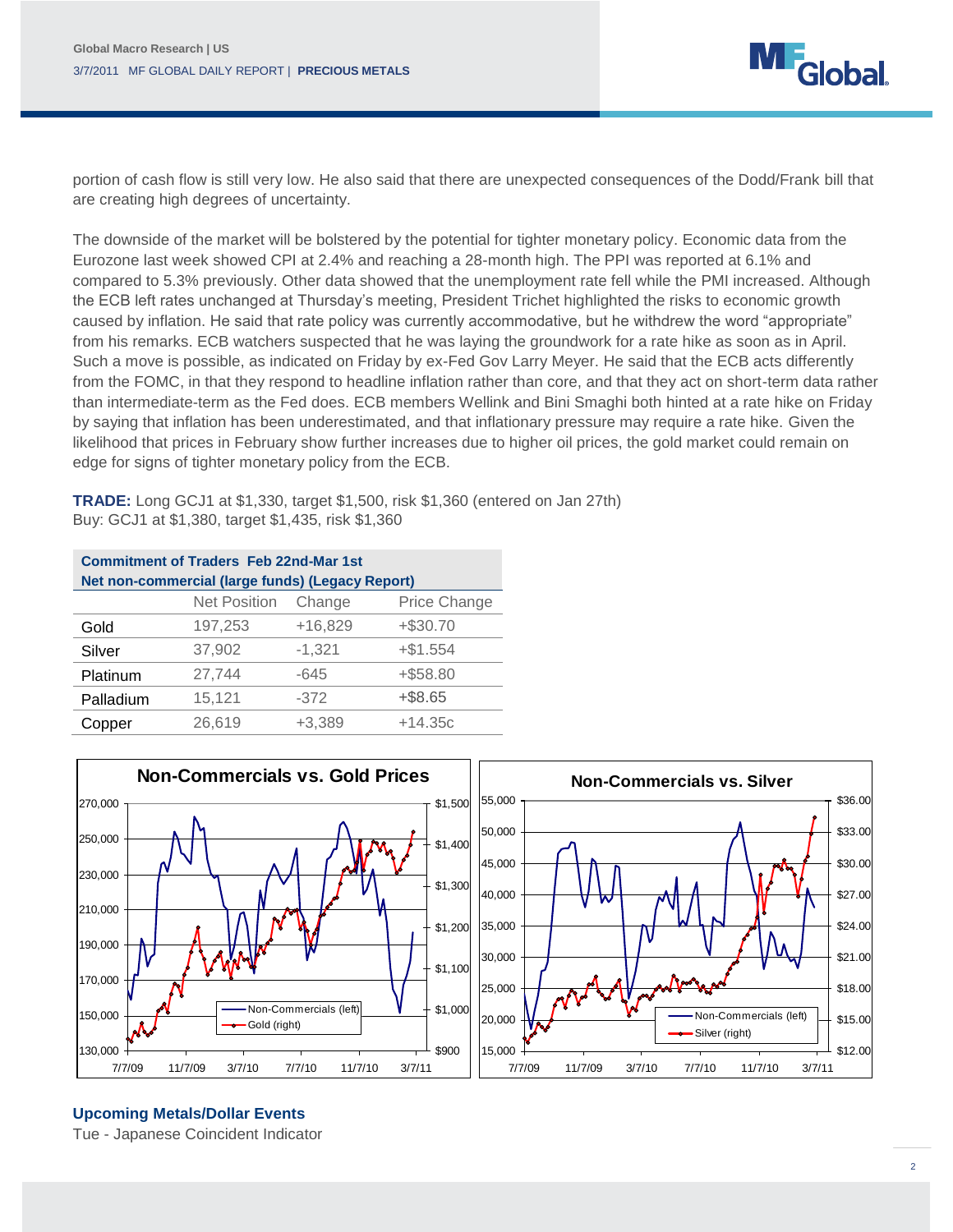

Wed - Japanese Machinery Orders Wed - UK RICS Housing Survey Thu - Chinese Trade Data Fri - Chinese Industrial Output, Retail Sales, PPI, CPI Fri - Indian Industrial Output Fri - Saudi Arabia "day of rage" Fri - Eurogroup Heads of State Meeting Mar 14th - Eurogroup Finance Ministers Meeting Mar 15th - EcoFin Meeting Mar 15th - FOMC Meeting Mar 24-25 – EU Leaders expect permanent crisis resolution mechanism Apr 26-27 - FOMC Meeting

#### **Global Economic & Dollar News**

The dollar index traded +0.07 at the metals' open and -0.10 at their close. The dollar weakened slightly throughout the day on Friday after the non-farm payroll figure failed to live up to the market's bullish expectations. At the same time, ECB officials signaled that rates may have to be increased due to growth in inflation.

- » **Middle East Summary:** Rebels in Libya vowed "victory or death" and advanced toward a major oil terminal. They called for foreign air strikes and a no-fly zone after suffering three days of attacks from Gaddafi's warplanes. A rebel leader was reportedly killed on Friday.
- » **A Small Shiite Protest** was held in Saudi Arabia's oil producing eastern province, demanding release of prisoners that are being held without trial.
- » **ECB's Wellink** said that 2011 growth may be better than expected. Said that inflationary pressure may require a rate hike.
- » **ECB's Bini Smaghi** said that inflation has been underestimated.
- » **SNB's Jordan** said that rates have to rise in the mid-term.
- » **UK Halifax House Prices** were -0.9% in Feb vs. -0.5% expected.
- » **Non-Farm Payrolls** were +192K vs. +185K expected. Private Payrolls were +222K vs. +190K expected. Revisions added additional 58K to Dec and Jan data. The unemployment rate was 8.9% vs. 9.1% expected and 9.0% previously. Average hourly earnings were unchanged.
- » **Marvell** noted weakness in the wireless market segment.

#### **Precious Metals News Stories**

- » **iShares Silver ETF Holdings** were +976,380 ounces in Thursday's update.
- » **iShares Gold ETF Holdings** were +13,983 ounces in Thursday's update.
- » **SPDR Gold ETF Holdings** were -10,947 ounces, in Thursday's update.

#### **U.S. ETF Holdings**

|              | <b>SPDR Gold Shares ETF</b><br><b>Holdings</b> | <b>iShares Gold ETF Trust</b><br><b>Holdings</b> | <b>iShares Silver ETF Trust</b><br><b>Holdings</b> |
|--------------|------------------------------------------------|--------------------------------------------------|----------------------------------------------------|
| As of 3/3/11 | 38,922,671 oz                                  | 3,824,684                                        | 347,063,747 oz                                     |
| As of 3/2/11 | 38,933,618 oz                                  | 3,810,701                                        | 346,087,367 oz                                     |
| Inception    | 11/18/04 - 260,000 oz                          | 1/28/05 - 34,997                                 | 4/28/06 - 20,999,768 oz                            |